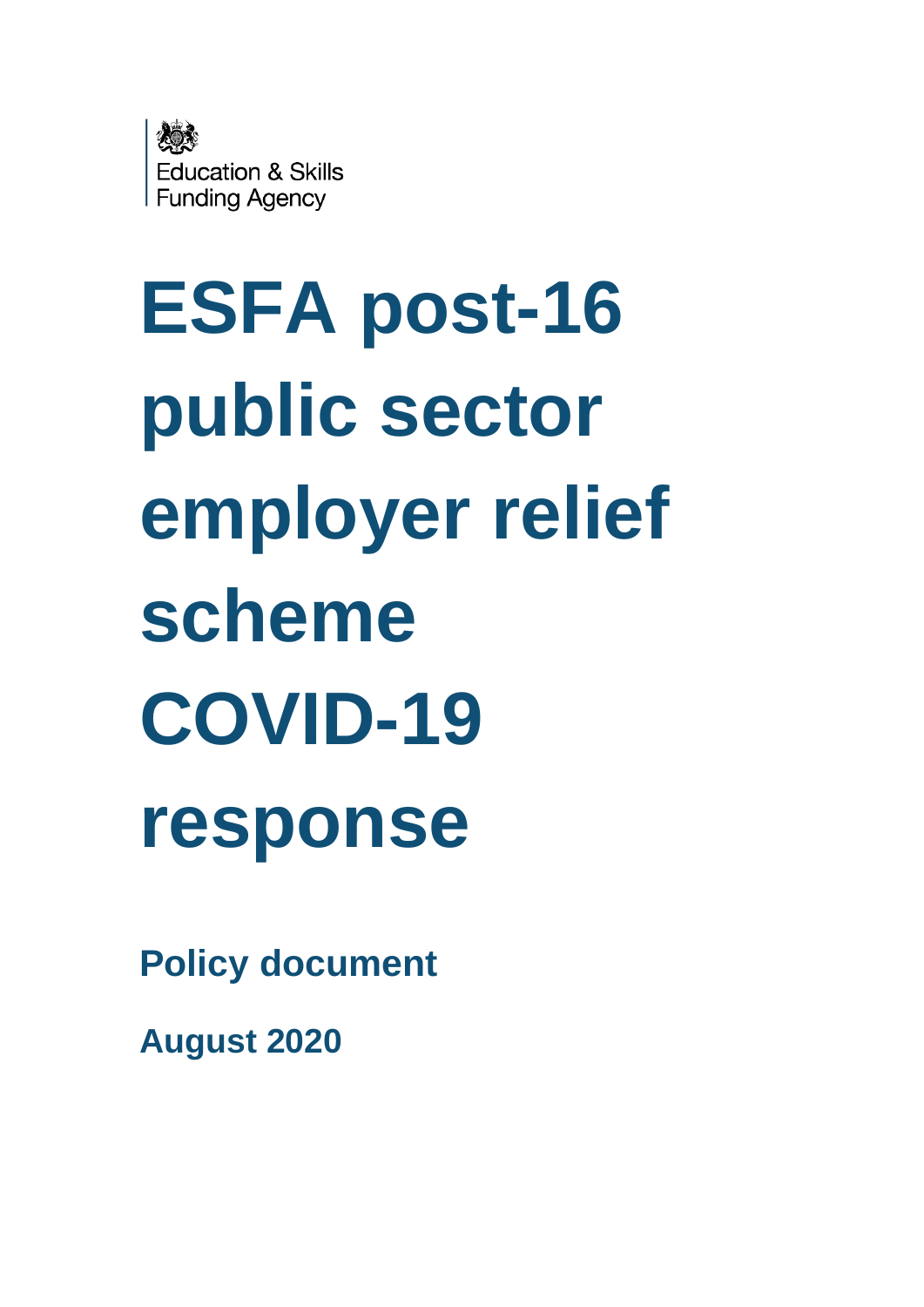#### **Contents**

| 1. Summary and purpose                | 3  |
|---------------------------------------|----|
| 2. Expiry or review date              | 4  |
| 4. Key points                         | 5  |
| 5. Terminology                        |    |
| 6. Scheme eligibility                 | 8  |
| 7. Terms and conditions of the scheme | 11 |
| 8. Further information                | 13 |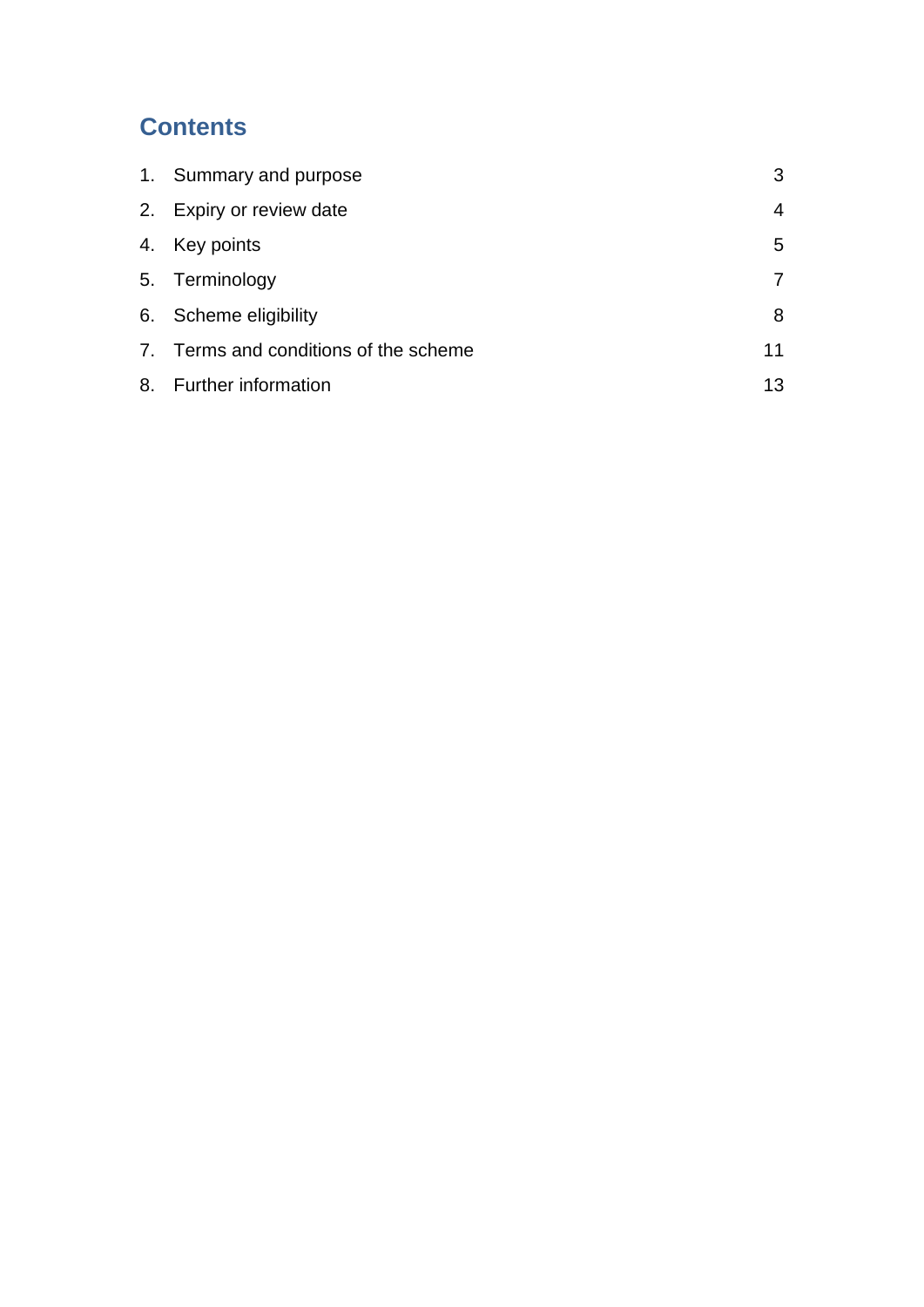#### <span id="page-2-0"></span>**1. Summary and purpose**

- 1.1. We have introduced this scheme in line with Cabinet Office Procurement Policy Note 02/20 – supplier relief due to COVID-19 dated March 2020 ("PPN 02/20") and Procurement Policy Note 04/20 - Recovery and Transition from COVID-19 dated June 2020 ("PPN04/20") to enable public sector employers, who pay the apprenticeship levy to provide relief to their suppliers of apprenticeship training if they consider that they meet the requirements as laid out in the above guidance.
- 1.2. This relief scheme has been designed to enable the ESFA to make payments on behalf of public sector employers where they have determined that their apprenticeship training provider(s) are critical suppliers. Where requested to do so, the ESFA will act as a facilitator for the payment of relief and operate the relief scheme by providing a set of eligibility criteria, as set out in this policy document, which both the public sector employer and apprenticeship training provider must meet if payments for relief are to be made.
- 1.3. Public sector employers that are the contracting authority for the provision of levy funded apprenticeship training can apply for relief under this scheme for their eligible apprenticeship training providers.
- 1.4. Any relief paid to the apprenticeship training provider will be deducted from the public sector employers levy funds. Relief will only be paid if the public sector employer confirms they will retain sufficient levy funds to cover the cost of the relief paid. If the relief paid cannot be offset against levy funds, we will recover the amount of relief paid by invoicing the public sector employer. The relevant public sector employer will need to determine if their apprenticeship training provider(s) are critical suppliers with reference to the guidance set out in the Cabinet Office Procurement Policy Note 02/20 – supplier relief due to COVID-19 dated March 2020 ("PPN 02/20") and Procurement Policy Note 04/20 - Recovery and Transition from COVID-19 dated June 2020 ("PPN04/20).
- 1.5. The public sector employer will also need to demonstrate that the apprenticeship training provider holds a valid contract for levy funded apprenticeship delivery arrived at via a procurement process in accordance with the public contracts regulations 2015 and which has a stated monetary value.
- 1.6. Where public sector employers have confirmed that their apprenticeship training provider(s)meet these requirements, the public sector employer can request that relief is paid for their apprenticeship training providers under this scheme.
- 1.7. The ESFA will undertake eligibility checks for each apprenticeship training provider. If they meet the scheme requirements, they will be invited to submit financial information which will be subject to an 'at-risk' financial assessment by the ESFA.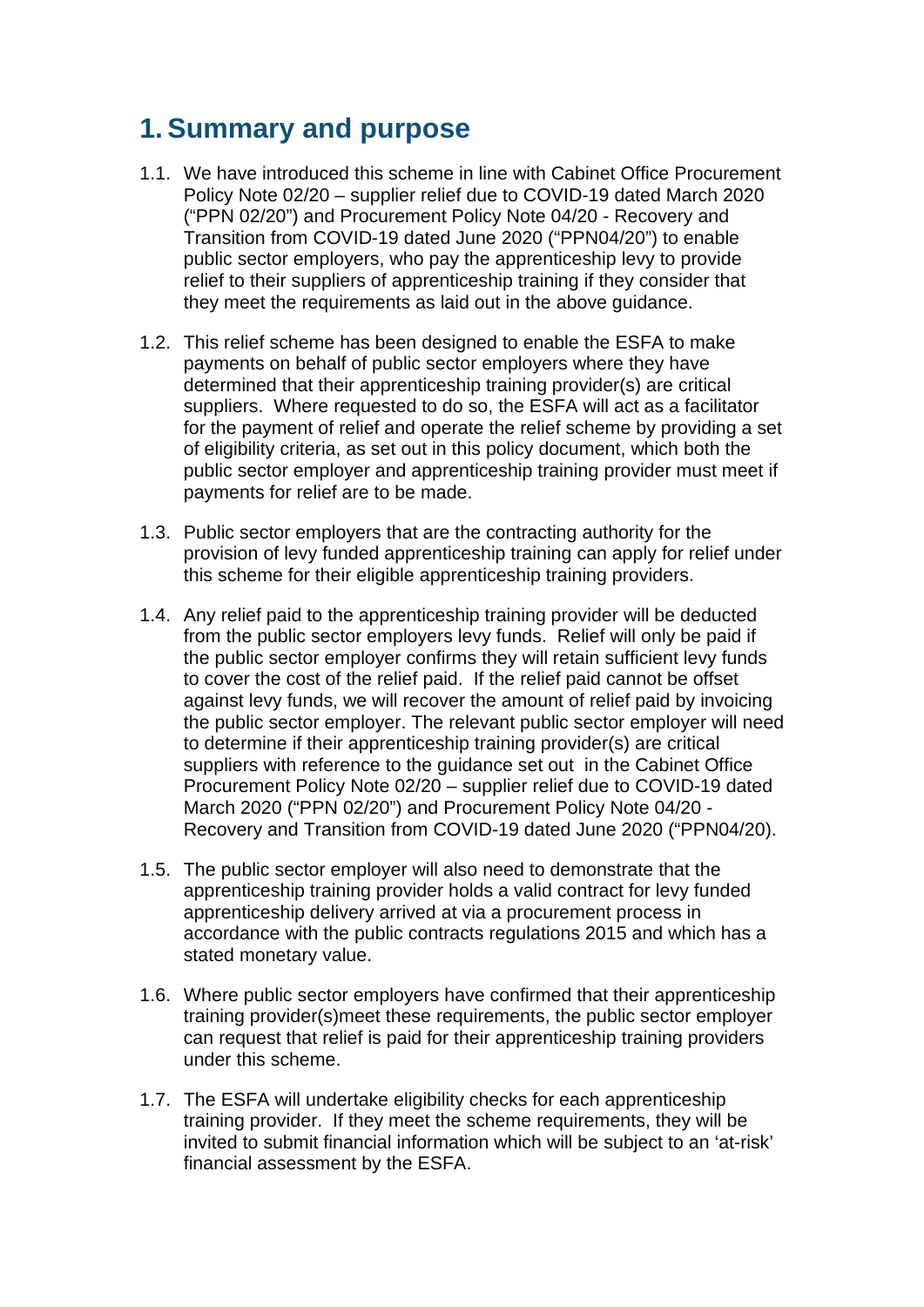- 1.8. Once the request for relief has been approved, the ESFA will make payments to the apprenticeship training provider on behalf of the public sector employer from their levy funds.
- 1.9. These payments will be in addition to any levy funds earned by the apprenticeship training provider through the regular submission of the individual learner record (ILR) to the ESFA, up to a funding limit calculated by deducting the impact of COVID-19 from the monthly contracted value of the public sector employers levy funded apprenticeship programme. The total amount of relief that will be paid during the duration of this scheme will be no more than 25% of the annual value of the contract for services.
- 1.10.The purpose of the payments under this scheme is to maintain the infrastructure and capacity of the apprenticeship training provider so they can quickly deliver the skills that public sector employers need postpandemic.
- 1.11.Where a public sector employer wants to provide the relief available under this scheme, the apprenticeship training provider will agree to deliver additional support for existing apprentices of the public sector employer and redesign delivery models so that apprenticeship training can re-start or be expanded when it is safe to do so.

#### <span id="page-3-0"></span>**2. Expiry or review date**

2.1. This document will be withdrawn on 31 October 2020. If you have this document in a saved, offline, or hard copy format, you are advised to check on GOV.UK to ensure that you are using the most up to date version of the publication.

#### **3. Who is this policy document for?**

3.1. This document is primarily aimed at senior officials and accounting officers of public sector employers who pay the apprenticeship levy, including central government departments, executive agencies, nondepartmental public bodies, local authorities, NHS bodies and the wider public sector (excluding devolved administrations).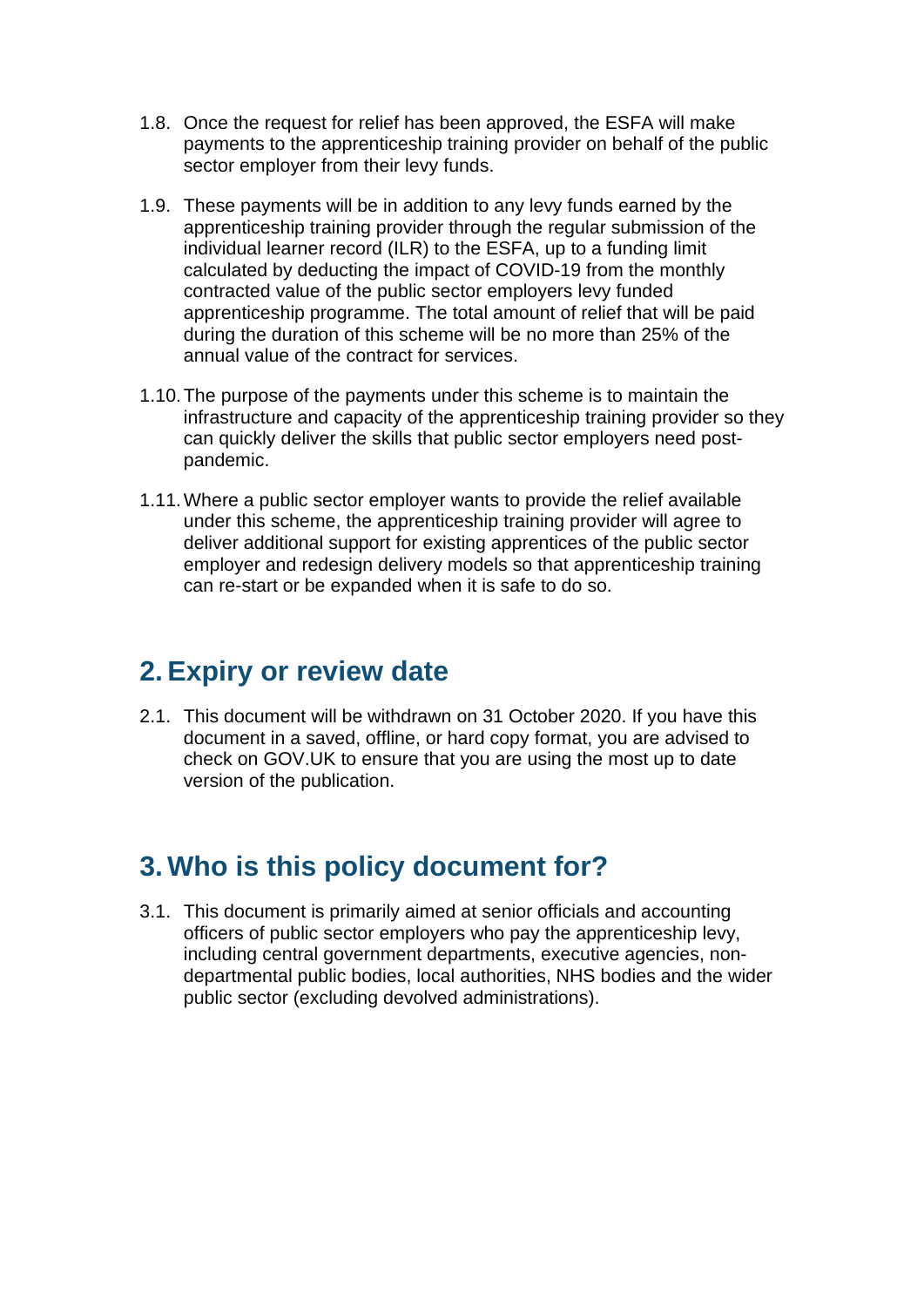## <span id="page-4-0"></span>**4. Key points**

- 4.1. The main points of this policy document are:
- 4.1.1. Public sector employers are responsible for considering the implications of PPN 02/20 and PPN 04/20 in relation to their levy funded apprenticeship programme.
- 4.1.2. If COVID-19 restrictions have impeded the public sector employer's apprenticeship training provider's ability to deliver its contract for services, the public sector employer may want to request critical supplier relief using its levy funds.
- 4.1.3. Public sector employers can request supplier relief under this scheme, subject to the apprenticeship training provider meeting the ESFA's 'at-risk' financial assessment and the other requirements set out in this policy document. The ESFA will then make payments on behalf of the public sector employer using their levy funds to protect their essential services.
- 4.1.4. Both PPNs set out information and guidance for public sector employers on payment of their suppliers to ensure service continuity during and after the current coronavirus, COVID-19 outbreak.
- 4.1.5. If a public sector employer identifies that their apprenticeship training provider is a critical supplier and they want to apply for relief from this scheme, their accounting officer is required to provide a declaration by 21 August 2020, in the format set out in Annex A. The ESFA reserve the right to seek clarification regarding the information included in this declaration.
- 4.1.6. This relief scheme will apply to activity undertaken by the apprenticeship training provider in July, August, September, and October 2020 and paid in the subsequent month(s). Retrospective claims prior to July 2020 cannot be claimed through this relief scheme.
- 4.1.7. The ESFA reserves the right not to pay relief where the apprenticeship training provider does not meet it's eligibility criteria for this scheme or where the 'at-risk' financial assessment confirms the funds are not needed, even where a public sector employer has deemed the apprenticeship training provider to be a critical supplier.
- 4.1.8. The 'at-risk' assessment is performed by examining the monthly cashflow forecast spreadsheet submitted by the apprenticeship training provider. The information submitted by the apprenticeship training provider allows the ESFA to assess the average cash days an organisation is operating on, both pre and post the support requested. The cashflow information also allows the ESFA to understand the value and proportion of the apprenticeship training provider's ESFA income and subsequent reductions thereof. This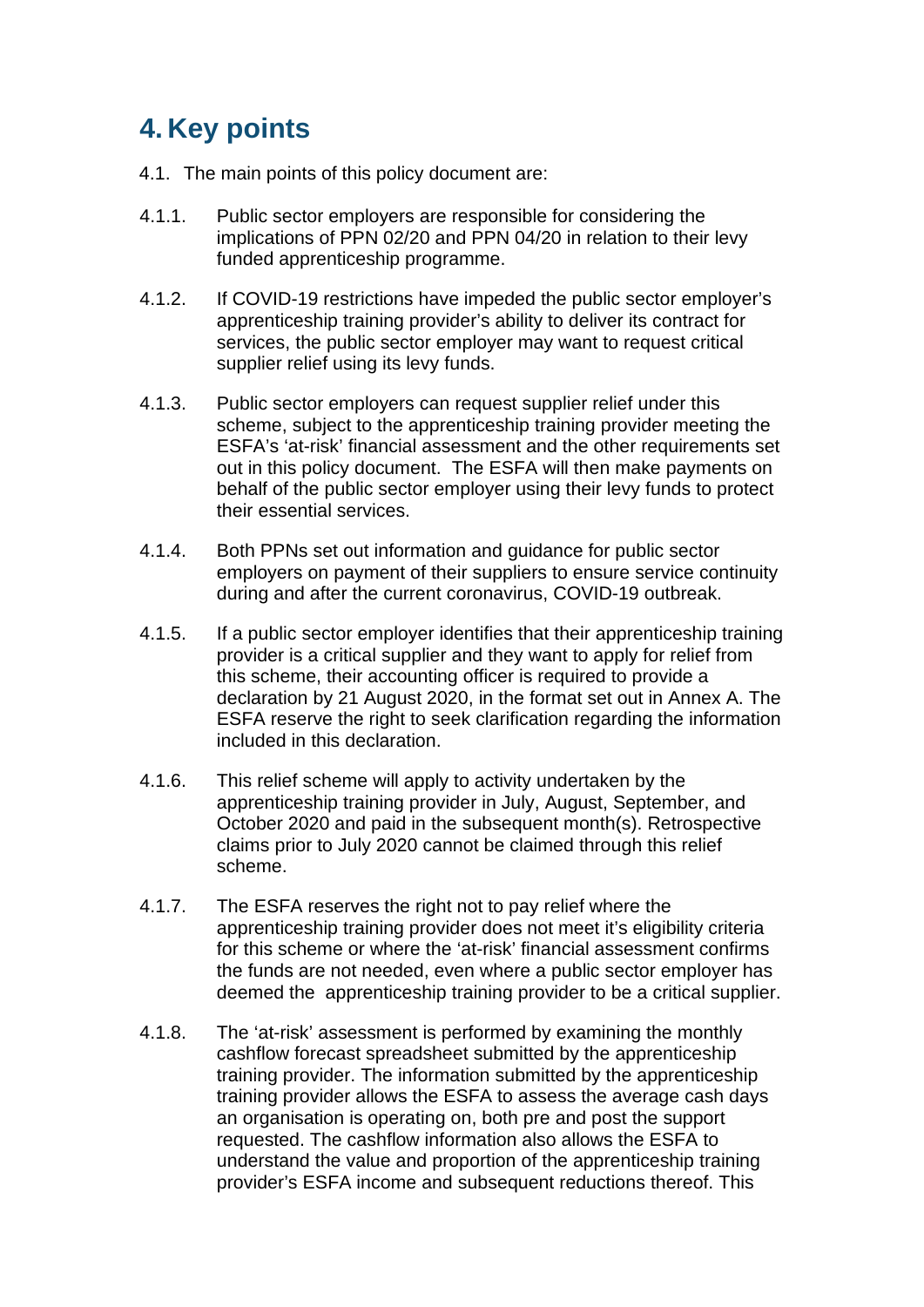informs the 'at-risk' assessment.

- 4.1.9. Where the apprenticeship training provider is claiming other funds from wider business support measures, this offer cannot be used to cover the same costs. In some circumstances other support measures may be more appropriate, and details of those schemes can be found in [coronavirus \(COVID-19\): financial support for](https://www.gov.uk/government/publications/coronavirus-covid-19-financial-support-for-education-early-years-and-childrens-social-care/coronavirus-covid-19-financial-support-for-education-early-years-and-childrens-social-care)  [education, early years and children's social care](https://www.gov.uk/government/publications/coronavirus-covid-19-financial-support-for-education-early-years-and-childrens-social-care/coronavirus-covid-19-financial-support-for-education-early-years-and-childrens-social-care) published on 17 April 2020 and updated on 9 July 2020.
- 4.1.10. In cases where apprenticeship training providers have furloughed staff who now need to work, they may be eligible for support from this scheme but must either remove the affected employees from furlough or ensure that requests for support do not include funds received through the coronavirus job retention scheme (CJRS). Further details can be found in the [Coronavirus Job Retention](https://www.gov.uk/guidance/claim-for-wage-costs-through-the-coronavirus-job-retention-scheme#before-you-claim)  [Scheme guidance](https://www.gov.uk/guidance/claim-for-wage-costs-through-the-coronavirus-job-retention-scheme#before-you-claim) published on 26 March 2020 and updated on 10 July 2020
- 4.1.11. When a public sector employer asks the ESFA to pay relief on their behalf, the apprenticeship training provider will receive an invitation from the ESFA to apply for support. Where support through this relief scheme is offered to the apprenticeship training provider, both the public sector employer and the apprenticeship training provider will be required to accept changes to the ESFA apprenticeship funding agreement for employers and training providers that they hold with the ESFA. The public sector employer should also consider if any changes to its own contract for services with the training provider will be necessary.
- 4.1.12. Apprenticeship training providers who subsequently receive support from this scheme must be prepared to provide all evidence of spend for future reconciliation and provide 'open book' access to accounting records to the ESFA, upon which their application is based.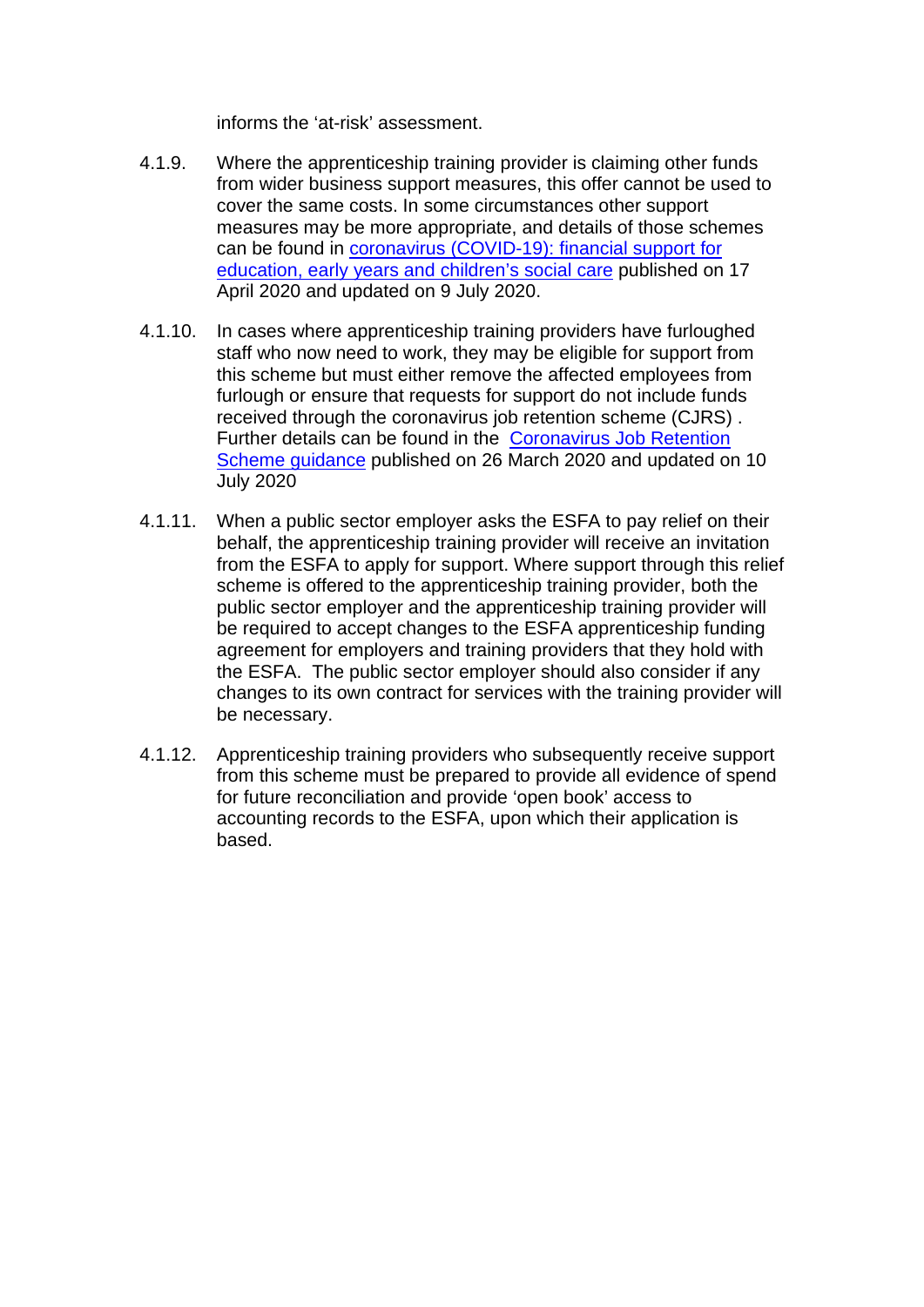## <span id="page-6-0"></span>**5. Terminology**

- 5.1. Where this policy document refers to 'us or we' this should be taken to mean the ESFA.
- 5.2. Use of the term 'public sector employer' in this document should be taken to mean central government departments, executive agencies, non-departmental public bodies, local authorities, NHS bodies and the wider public sector (excluding Devolved Administrations) who operate in England and pay the apprenticeship levy.
- 5.3. Use of the term 'apprenticeship training provider' in this document should be taken to mean any provider type who delivers levy funded apprenticeship training provision to a public sector employer who pays the apprenticeship levy.
- 5.4. The term 'at-risk' assessment means a set of financial criteria used by the ESFA to determine if the training provider needs the relief funding it has requested.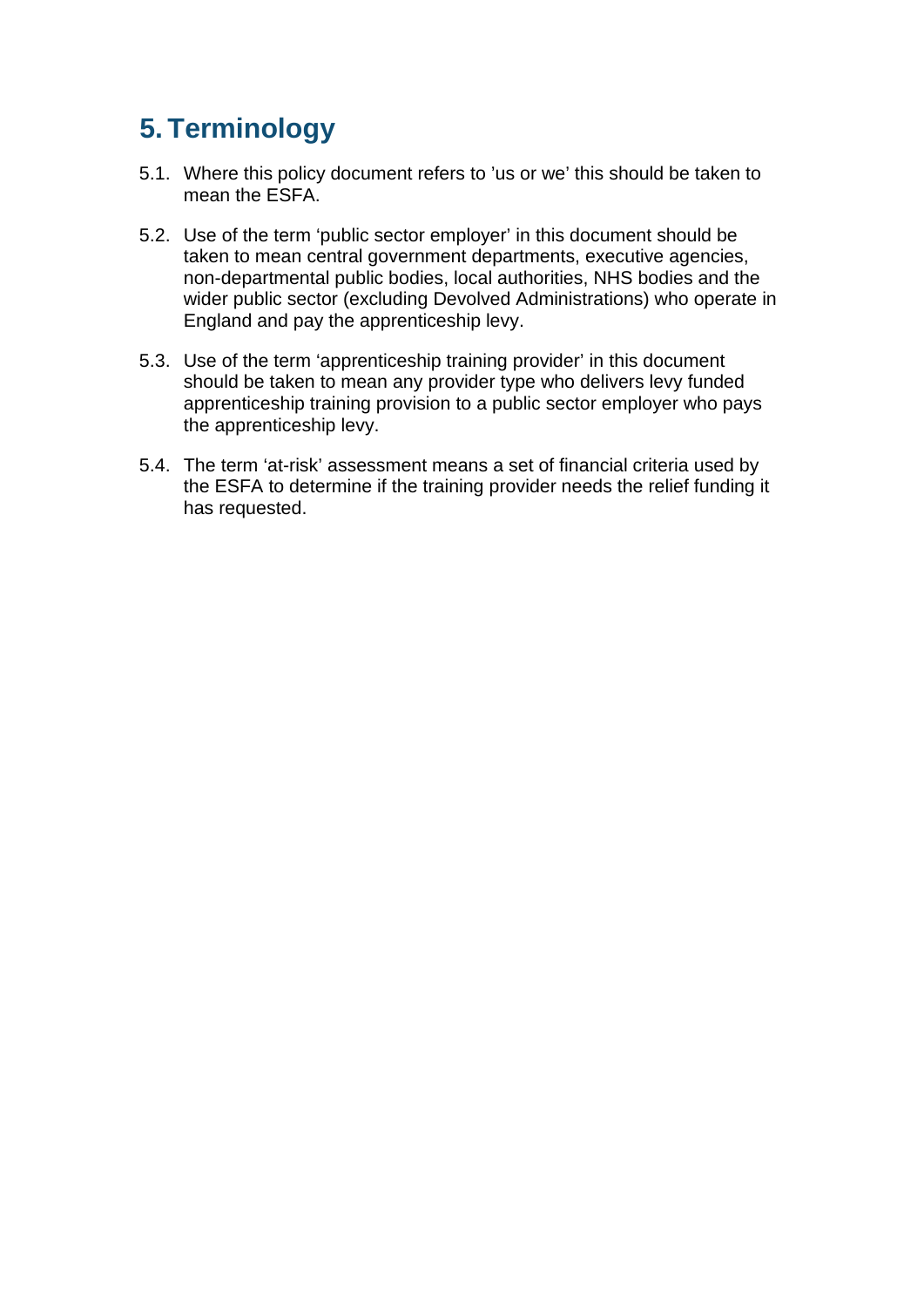## <span id="page-7-0"></span>**6. Scheme eligibility**

- 6.1. Public sector employers who pay the levy and have a procured contract for services with apprenticeship training providers will want to consider if their training providers are critical suppliers in line with the requirements of PPN 02/20 and PPN 04/20. Apprenticeship training providers will only be eligible to undertake the ESFA 'at-risk' financial assessment if the public sector employer notifies the ESFA and requests that relief be provided under this scheme.
- 6.2. The ESFA will apply the following criteria for all training providers where a public sector employer has identified them as a critical supplier. Apprenticeship training providers who do not meet each of these requirements will not receive any relief under this scheme even where a public sector employer has asked the ESFA to provide short term financial support:
- 6.2.1. Have 2018 to 2019 qualification achievement rates (QAR) which are above 40%. However, apprenticeship training providers with rates below that can submit an exceptional case to the ESFA to demonstrate that the training provider is a critical supplier based on niche provision or if the provision is immature, and no QAR is currently available.
- 6.2.2. Submitted their latest financial accounts to the ESFA on time.
- 6.2.3. *Not* been judged by Ofsted as making insufficient progress as a result of a new provider monitoring visit which resulted in a suspension on new starts.
- 6.2.4. Delivered under the contract for services prior to July 2020.
- 6.2.5. Plan to deliver learning under the contract in July, August, September, and October 2020; and demonstrate the ability to continue to deliver without additional support during and after this period.
- 6.2.6. Not furloughed the staff required to deliver the contract. The apprenticeship training provider may be eligible for relief if staff are fully or partially withdrawn from any claim for furlough, if such a claim has been made, when they return to work; *and*
- 6.2.7. *Not* received a notice of termination from the ESFA in relation to the ESFA apprenticeship funding agreement.
- 6.3. In addition to the criteria above, apprenticeship training providers wanting to access support from their public sector employer must appear on the register of apprenticeship training providers (RoATP) as a main provider.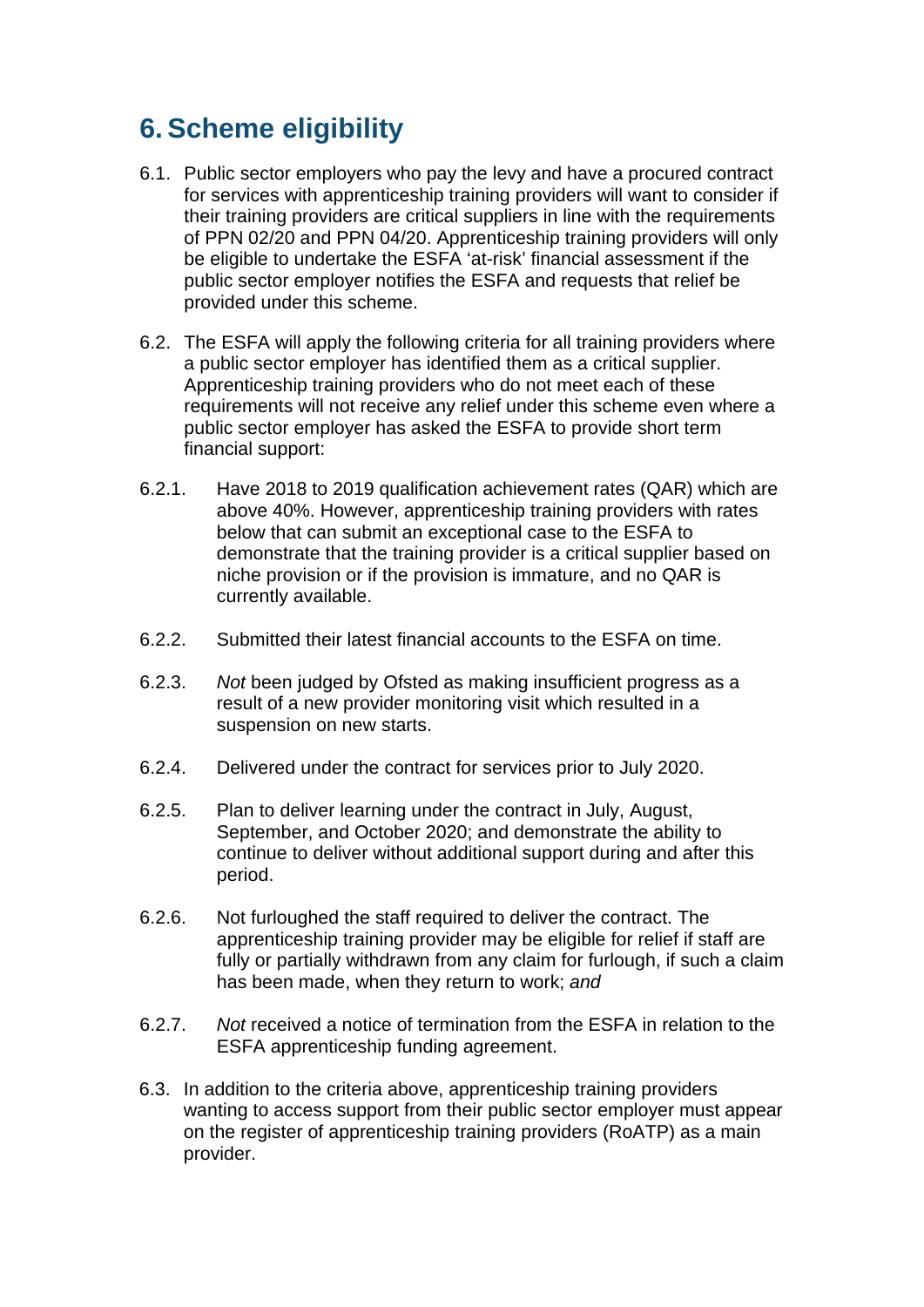- 6.4. The ESFA will contact each apprenticeship training provider when asked to do so by the public sector employer. If an apprenticeship training provider in receipt of support from the scheme no longer meets the criteria, they will cease to be eligible.
- 6.5. For the purposes of this scheme we deem eligible costs to include:
- 6.5.1. Salary and pension costs which cannot be covered by payments received through the ILR and those staff are directly employed in delivering apprenticeship training as required by the contract for services between the public sector body and the training provider.
- 6.5.2. Interest only on loans (Bank or other commercial debt).
- 6.5.3. Essential maintenance costs which enable the training provider to deliver support to learners and employers.
- 6.5.4. Utilities, including rent and rates.
- 6.5.5. Travel and subsistence costs for essential travel.
- 6.5.6. Lease costs for vehicles and equipment.
- 6.5.7. Additional costs associated with COVID-19, such as the provision of deep cleaning.
- 6.5.8. Pastoral support for learners including redundant apprentices.
- 6.6. The following costs are deemed to be ineligible and cannot be included in any claim for support from the relief scheme:
- 6.6.1. Dividend payments.
- 6.6.2. Drawings, including withdrawals and transfers from the training providers business bank account to a personal bank account and payments for a personal cost from the training provider's business bank account.
- 6.6.3. Capital loan repayments (dependent on bank as to whether interest only repayment would be allowable and then complexity of monitoring / assuring).
- 6.6.4. Staff bonuses.
- 6.6.5. Performance related pay.
- 6.6.6. Increase in staff salaries.
- 6.6.7. A top up for furloughed staff salaries.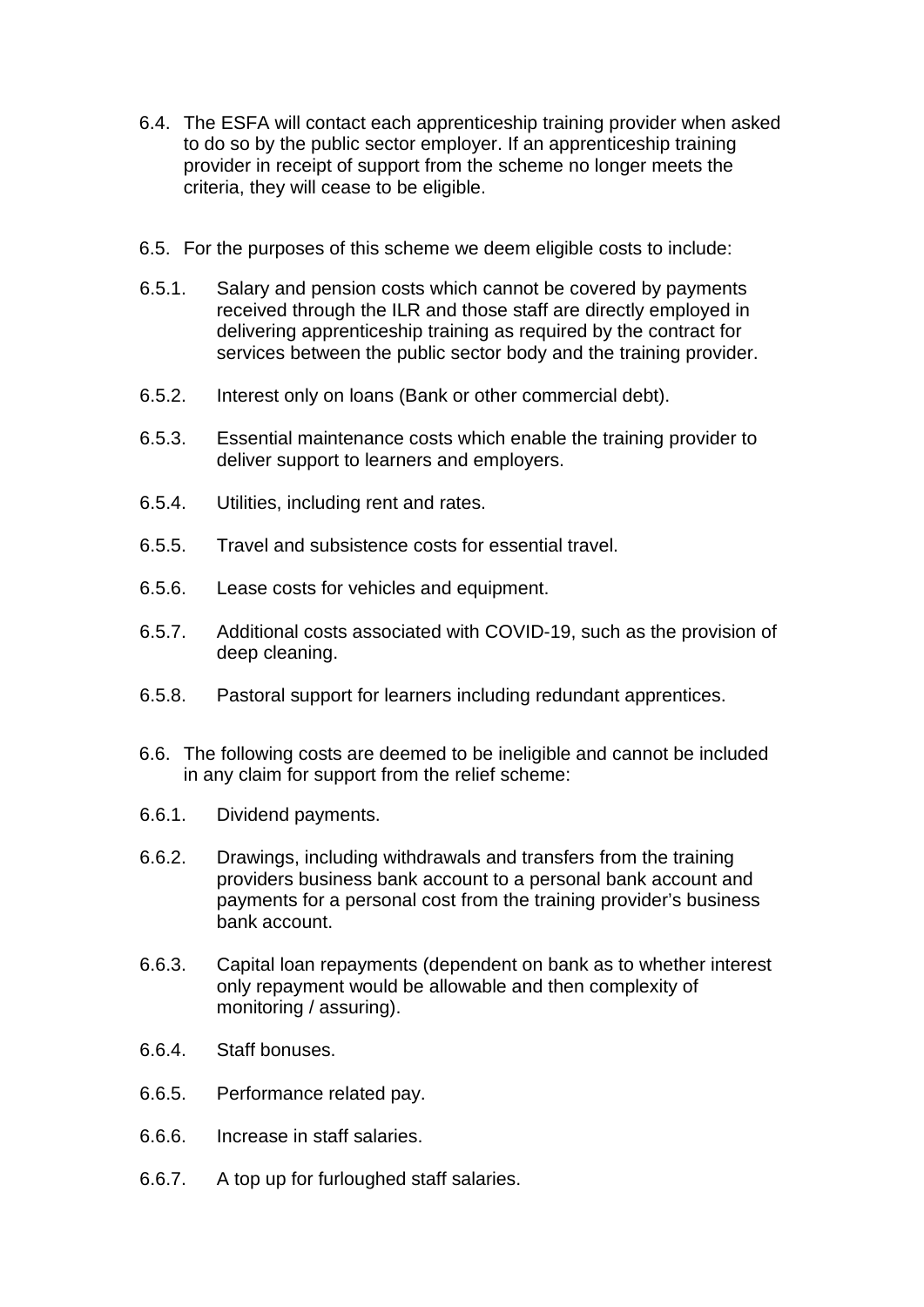- 6.6.8. Goods not ordered or required for future use such as, stock.
- 6.6.9. Costs relating to subcontractors, end point assessing organisations and awarding organisations other than those claimed for delivery through the ILR.
- 6.6.10. Production of new materials.
- 6.6.11. Tax or VAT liabilities.
- 6.6.12. Repayments of director or intercompany (group) loans.
- 6.6.13. Marketing and publicity.
- 6.6.14. Entertainment.
- 6.6.15. Any costs already deemed 'Ineligible costs' within apprenticeship funding rules.
- 6.6.16. Any profit element.
- 6.6.17. Costs associated with the repayment of funds to the ESFA resulting from investigations and audit.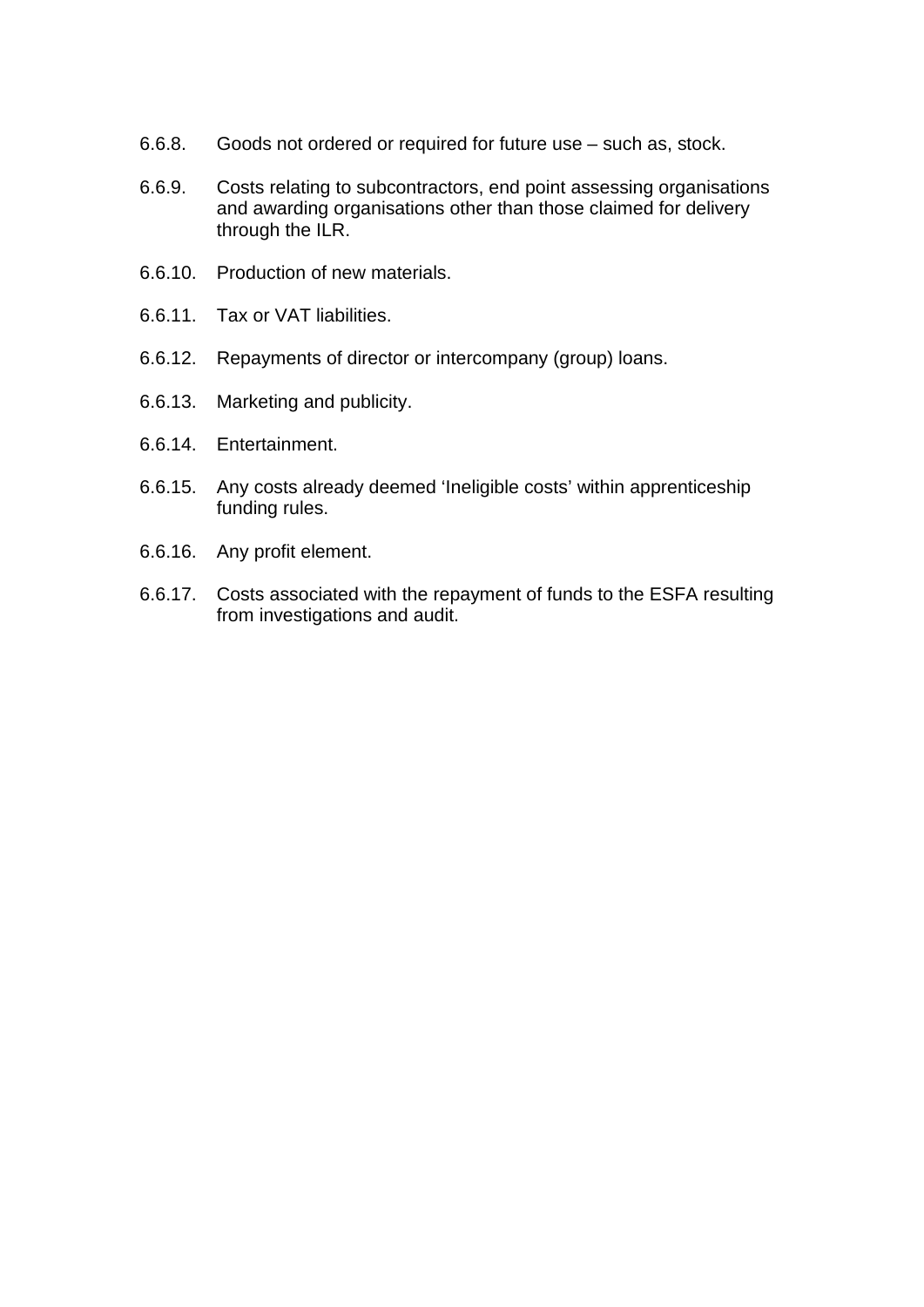#### <span id="page-10-0"></span>**7. Terms and conditions of the scheme**

- 7.1. Public sector employers who have identified that a training provider is deemed to be a critical supplier and want to pay supplier relief must provide a declaration from their accounting officer as per the template provided at Annex A confirming the apprenticeship training provider meets the requirements of PPN 02/20 and PPN 04/20.
- 7.2. The accounting officer will confirm that:
- 7.2.1. They deem the apprenticeship training provider(s) to be a critical supplier and describe how they have arrived at this decision.
- 7.2.2. There is a transitional plan agreed between the public sector employer and the apprenticeship training provider to ensure new operating models are devised so apprenticeship training can continue to be delivered to meet the needs of the public sector employer so relief is not required after October 2020.
- 7.2.3. COVID-19 has caused a detrimental impact on the delivery of apprenticeship training and their apprenticeship programme. And this has resulted in reduced monthly income / predicted material reductions in the 4-months in scope.
- 7.2.4. The contract for services between the public sector employer and the apprenticeship training provider was procured under the public contract regulations 2015.
- 7.2.5. The contract for services includes a volume and financial. commitment to deliver apprenticeship training in the future.
- 7.2.6. The public sector employer confirms the actual value of pre COVID-19 delivery by the apprenticeship training provider (January to June) and post COVID-19 planned delivery by month (July to October).
- 7.2.7. The public sector employer confirms that they agree that any relief paid to the apprenticeship training provider will be paid from the available levy funds. Relief will only be paid if the public sector employer confirms they will retain sufficient levy funds to cover the cost of the relief paid. If the relief paid cannot be offset against levy funds, we will recover the amount of relief paid by invoicing the public sector employer.
- 7.2.8. Details are supplied which confirms what activities the apprenticeship training provider will deliver on behalf of the public sector employer using the relief funding, which must be deemed by the ESFA to be eligible costs and that other government support, such as the coronavirus job retention scheme is not being claimed for the same purpose.
- 7.2.9. A public sector equality duty impact assessment has been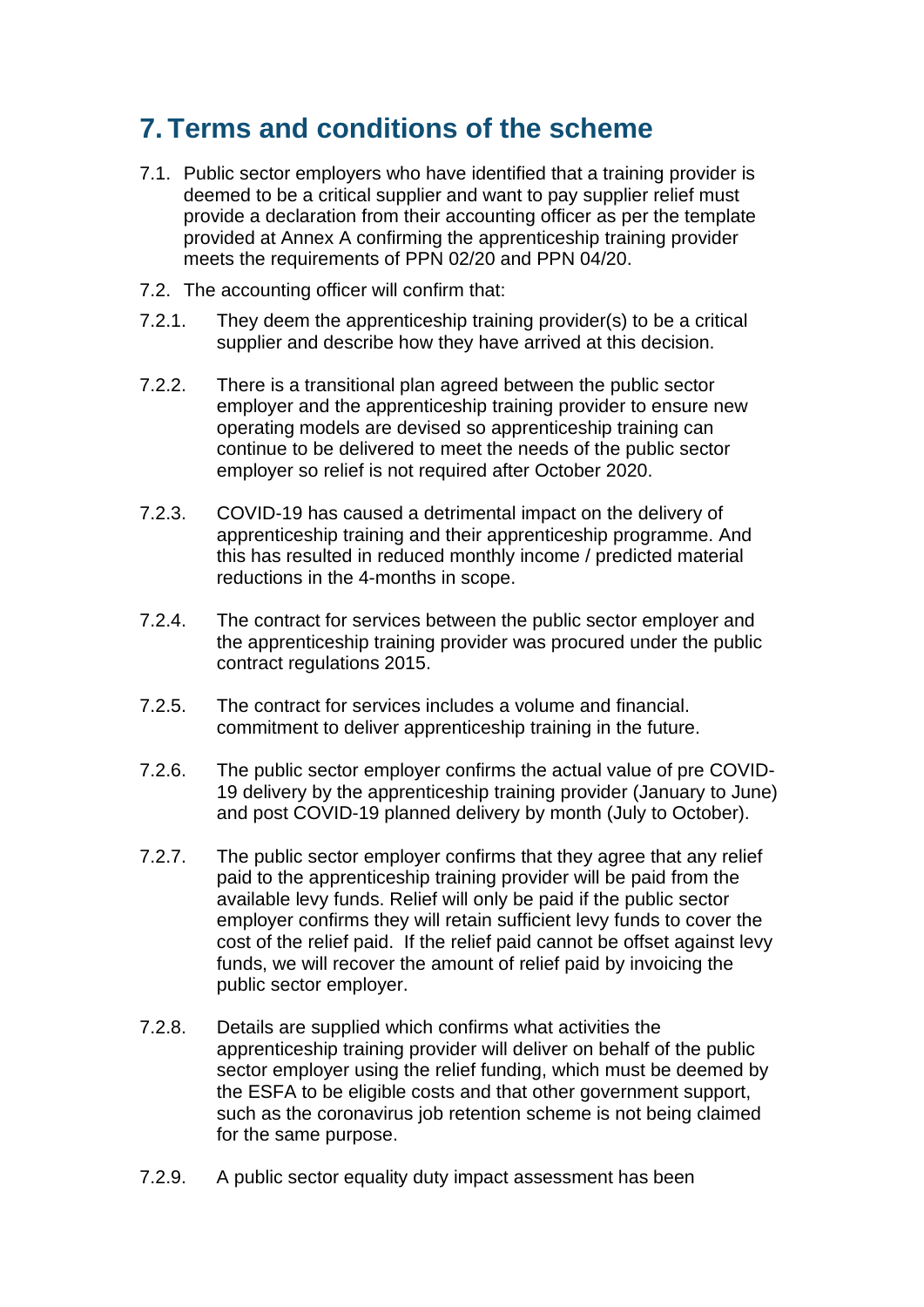undertaken for the apprenticeship programme by the public sector employer.

- 7.3. In addition, apprenticeship training providers deemed to be critical suppliers will need to meet all the following eligibility criteria.
- 7.3.1. Continue to deliver education and training to the public sector employer's apprentices including contact with and support for those apprentices where delivery cannot continue or commence due to restrictions caused by COVID-19.
- 7.3.2. Provide the public sector employer and ESFA with declarations in relation to compliance with delivery requirements, requirements to retain and provide relevant evidence of the activities delivered and costs incurred and agreement to submit a final claim and repay any overpayment or funds that were not needed.
- 7.3.3. Submit a schedule of expected costs to the ESFA in respect of the planned delivery which has been agreed and approved by the public sector employer.
- 7.3.4. Continue to submit an accurate ILR return on time to the ESFA each month otherwise funds will not be paid.
- 7.3.5. Only claim for funds from the coronavirus job retention scheme for staff time which are not included in this relief scheme or through regular payments for delivery received from ESFA.
- 7.3.6. Continue to pay subcontractors, end point assessment organisations and awarding organisations in accordance with their existing obligations.
- 7.3.7. Submit a final claim, including a schedule of costs in respect of actual delivery for reconciliation purposes and retain appropriate supporting documentation.
- 7.3.8. Any apprenticeship training provider receiving support through this scheme agrees to open book accounting and acknowledge that its application and supporting documentation will be subject to compliance checks and may be subject to in-scheme and / or post scheme audit in addition to the audit of the final claim; and
- 7.3.9. Financial information must be submitted on behalf of the apprenticeship training provider by someone with the authority to request the funds such as the Chief Executive Officer or Finance Director.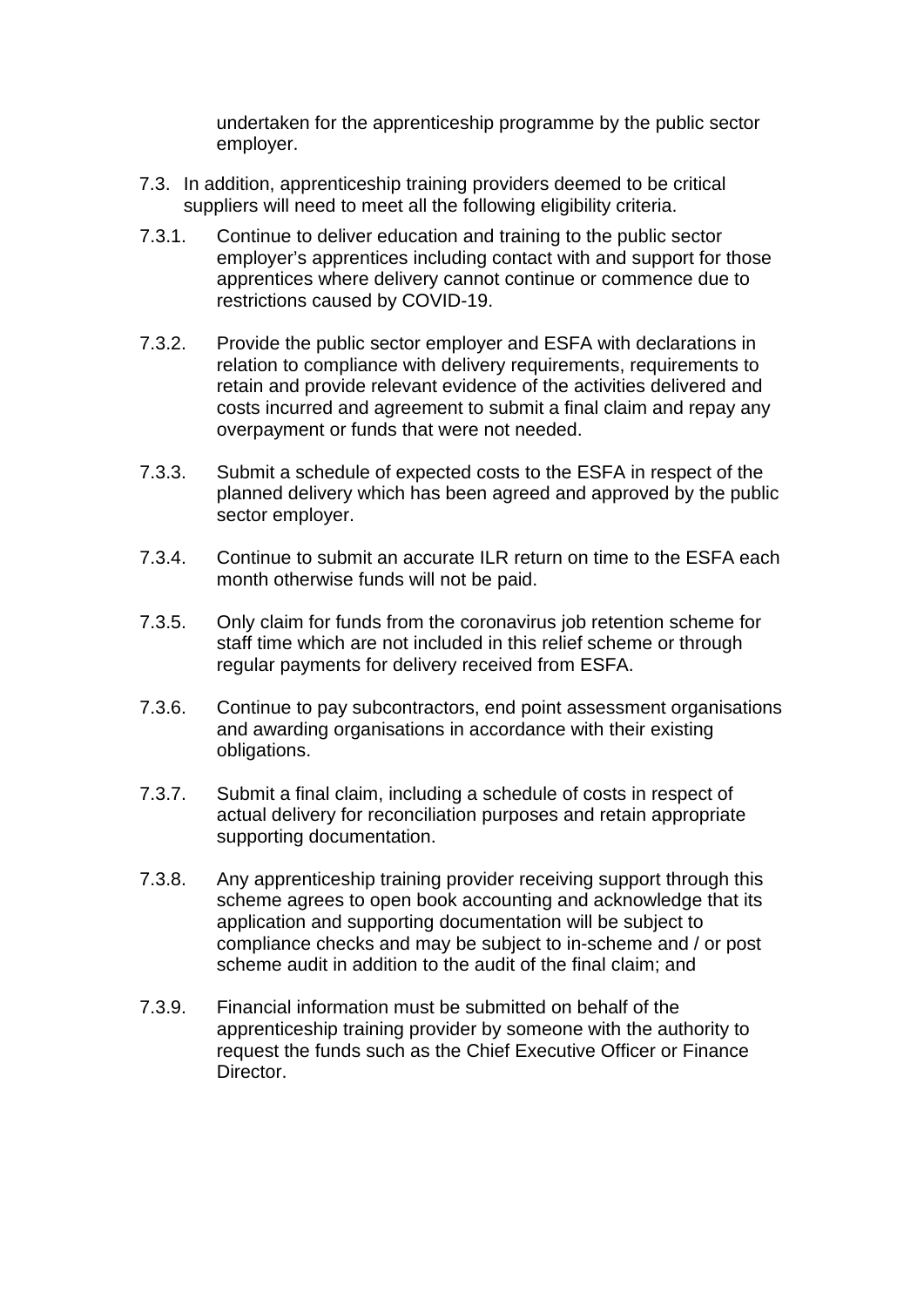## <span id="page-12-0"></span>**8. Further information**

- 8.1. Public sector employers wanting further information about this scheme should contact their ESFA Employer Account Manager or by emailing [ESFA.PPN220QUERIES@education.gov.uk.](mailto:ESFA.PPN220QUERIES@education.gov.uk)
- 8.2. We will notify any apprenticeship training provider who has been identified as a critical supplier by a public sector employer that we have received an Accounting Officers declaration for relief from the public sector employer. The public sector employer must provide this declaration to the ESFA by 21 August 2020.
- 8.3. Subject to meeting the ESFA's eligibility criteria, the apprenticeship training provider will be invited on or soon after 24 August 2020 to submit financial information about their organisation and the services they will deliver to the public sector employer in return for supplier relief. The deadline for the apprenticeship training provider to submit financial information is 2 September 2020.
- 8.4. The ESFA will conduct an 'at-risk' assessment based on the financial information the apprenticeship training provider submits to determine if the training provider needs short term financial relief under this scheme.
- 8.5. Public sector employers and their apprenticeship training providers will be notified of the outcome by 14 September 2020.